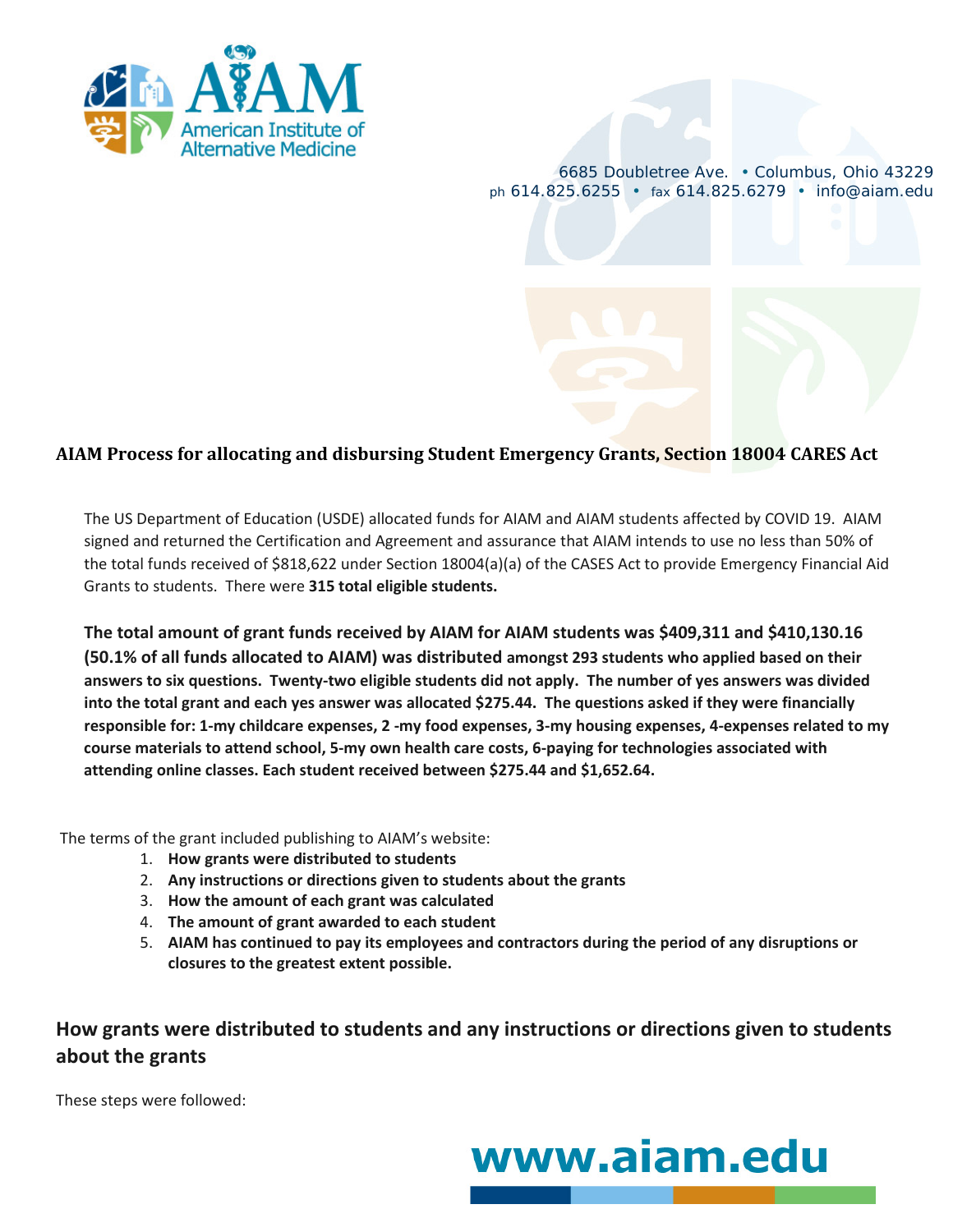

- 1. May 4, via Populi, AIAM notified all Spring 2020 active and LOA AIAM students without FAFSAs that they have until May 8 to complete their FAFSA so that they can prove eligibility to apply for an emergency grant. The FAFSA must have a resulting EFC determined by the US Department of Education for the application to be considered. All interested students completed their FAFSAs. The USDE has indicated that these funds are limited to students who are Title IV eligible or could be Title IV eligible. Per ED's guidance "If a student has filed a
- 2. Free Application for Federal Student Aid (FAFSA), then the student has demonstrated eligibility to participate in programs under Section 484 the HEA."
- 3. May 7, 2020 AIAM notified via Populi all Spring 2020 active and LOA students with FAFSAs of their eligibility for the emergency grant program and the following steps:
	- a. A Right Signature document called AIAM CARES Act Emergency Student Grant Application was prepared for each eligible student and emailed to their primary email in Populi.
		- i. Students must complete their AIAM CARES Act Emergency Student Grant Application by May 15. The application has 4 steps, all of which are completed electronically.
			- 1. The interested student applies electronically;
			- 2. AIAM allocates and electronically notifies each student of their allocated amount;
			- 3. Student e-signs to accept the amount;
			- 4. AIAM writes the e-check, records the check number, and the student is notified of this electronically.
- 4. Between May 7 and May 15, students who did not apply were reminded through RightSignature three different times to apply and they were also sent an additional notification of eligibility through Populi to each of their known emails.
- 5. AIAM used an auditor supplied spreadsheet to summarize student grant requests received and provide a draft allocation for each request. Student applications were reviewed. Updated addresses were updated in Populi and QuickBooks. The answers were recorded in an auditor supplied excel worksheet. All applicants were set up as payees with the bank.
- 6. May 18, the CFO, Controller, Campus President and Director of Financial Aid reviewed, suggested changes, and then approved final allocations. AIAM was allocated \$409,311 by the US Department of Education. \$410,130.16 was allocated amongst 293 students based on their answers to the six questions, each yes answer was allocated \$275.44. Each student received between \$275.44 and \$1,652.64. Twenty-two eligible students did not apply.
	- a. No allocations were given to students who answered "No" to "have you incurred expenses due to disruptions caused by the Coronavirus pandemic?"
	- b. If a student answered "No" they had not incurred expenses yet subsequently answered yes to any of the 6 questions about how they were affected, each was given another application and the opportunity to submit updated answers. They were notified of this through Populi email. They received reminders through RightSignature if they did not complete their application.
	- c. No allocations were given to students on LOA not due to COVID.
	- d. No applications were accepted after 12 PM on 5/19/2020. All outstanding applications that were not completed were voided in RightSignature to ensure that the application was no longer viable.

www.aiam.edu